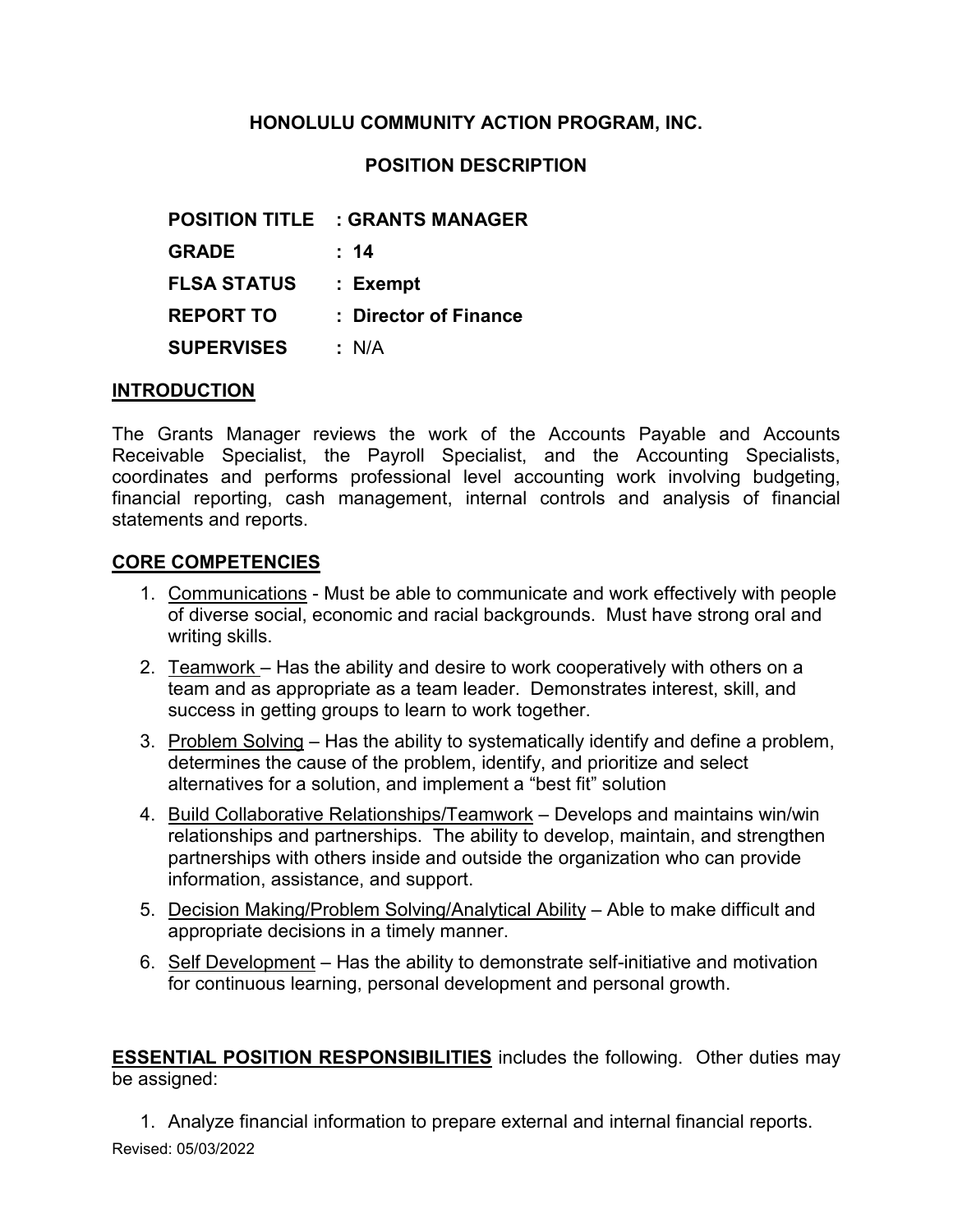- 2. Prepare, monitor and control budgets to ensure compliance and fiscal integrity.
- 3. Analyze and approve all expenditures for compliance in accordance with terms of contracts and applicable rules and regulations.
- 4. Assist with cash management requirements to ensure adequate cash flow and control.
- 5. Assist with the preparation of accounting work papers and reports for audits.
- 6. Assist with grant reconciliation for compliance in accordance with terms of grants and contracts and applicable regulations.
- 7. Assist with enforcement of fiscal policies and procedures.
- 8. Assist the Director of Finance with day-to-day fiscal operations.
- 9. May be assigned to cover the position of Director of Finance in his/her absence.
- 10.Attend meetings such as, but not limited to, Head Start Executive Management Team, Policy Council, Board of Directors, and Finance Committee of the Board in order to provide information on budgeting and financial status.
- 11.All other duties as assigned.

#### **MINIMUM QUALIFICATIONS**

To perform this job successfully, an individual must be able to perform each essential duty satisfactorily. The requirements listed below are representative of the knowledge, skill, and/or ability required. Reasonable accommodation may be made to enable individuals with disabilities to perform the essential functions.

## **EDUCATION**

A high school diploma required. An associate's degree from an accredited college with a concentration in accounting, finance or business preferred.

## **EXPERIENCE**

Minimum two years of experience in professional level accounting with one year of audit and/or nonprofit grants management experience preferred.

## **REQUIRED SKILLS, KNOWLEDGE & ABILITIES**

- Proficient in Ms Excel, Word, Access, PowerPoint
- Strong analytical skills
- Quick to grasp and implement government regulations and contracts.